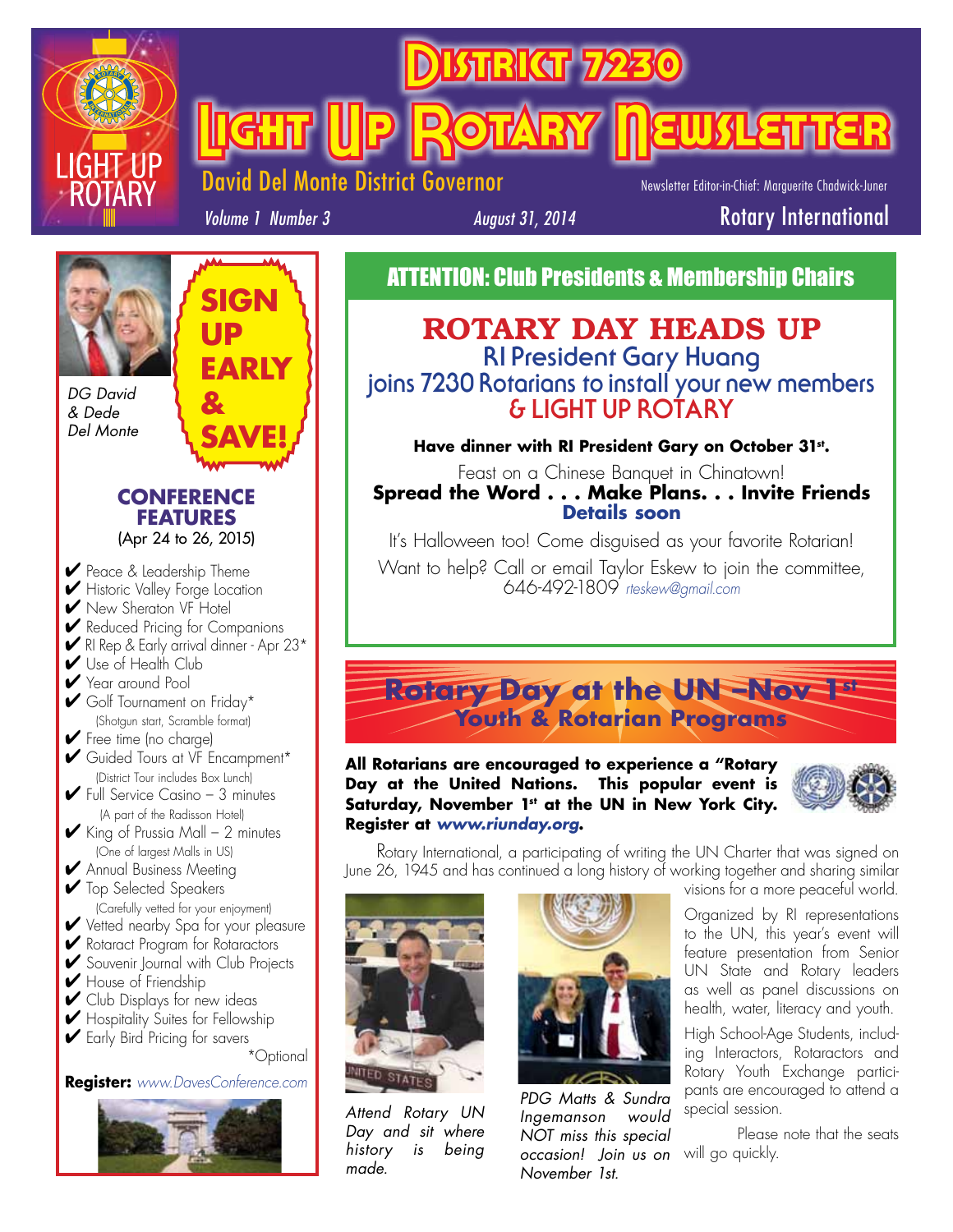### **Meet Our Presidents A Recurring Column for the District Light Up Rotary Newsletter**

#### **Taylor Eskew, Rotary Club of Chinatown**

I was born in and raised in Atlanta, Georgia, the oldest of 6 children. I am a boomer born in 1946, the year Truman officially proclaimed the end of WWII and the UN held it first General Assembly. Oh, and Tide was introduced. The Girl Scouts, church activities, and art school occupied my free time and kept me out of trouble.

I was one of the first women at Georgia Tech, following in my father's footsteps, but couldn't stick the course (discrimination big time) so off to the University of Denver. With a BFA under my belt I headed for Europe and the traditional grand tour. In Trafalgar Square I saw Neil Armstrong walk on the moon and was proud to be an American. I went to NYC and got a job and acceptance into the graduate school at Pratt and achieved a Master of Science in Environmental Design. And I learned to live in NYC.

I served as Project Manager of Habitat for Humanity on the Lower East Side leading the first 2 Jimmy Carter work camps, and served as Executive Director of Habitat Newark. Through Habitat I got my picture on the front page of the NYTimes and in People magazine. I learned to believe in miracles and learned the joy and adventure in working at something you love and that helps others. Later as a construction project manager for NYS Dormitory Authority I worked with leading architects and learned about working with bureaucracy. I left the DA to work for a small woman owned business that served nonprofits. I am now retired and working full time as a Rotarian and wife.



I am an active Quaker and have served on the AFSC Board, been the chair of the

Board Committee on Race Relations, and chair of the Immigrant Rights Committee for the NE region. I am an active member of the New Paltz Monthly Meeting. Being a Quaker sits well with being a Rotarian.

I have been a Rotarian for 21 years - 18 years in the Bronx Club before transferring to the Rotary Club of Chinatown. I have served as president of the Bronx Club, Assistant Governor for Area 7, Manhattan, and chair of the GSE subcommittee for the district. This year I am the Permanent Fund subcommittee chair and was a member of the Million Dollar Dinner committee.

I am married to Jack Levy who retired from dentistry to play the violin. I have 2 adult sons who are the light of my life along with Jack. Kendall is 27 and writes code for Fiserv, one of those jobs that I don't understand. He also owns the Thirsty Quaker, a craft brew store in Jersey City, and is engaged (whew). Robert is in law enforcement in Essex County NJ and has a landscaping business. He is cohabiting (we have our fingers crossed). They are true mensches. Jack and I divide our time between NYC and Kripplebush in Ulster County. We plan to travel the world until we can't walk. India and Bhutan are in our sights but London in January where Jack has a music workshop is next.

The best part of Rotary is being an active part of a world community. Through Rotary I have the opportunity to know young people who wow me and give me hope for the future. And I have a chance to give those young people opportunities to follow their passions and be part of that world community. *Continued on page 4*

### **Dunkin' for Dollars at Rotary Club of North Shore**



*Christine DeHart* 



wet." *christinedehart@aol.com*. **BEFORE:** *North Shore Rotary President*  **AFTER:** *Working together with DG David. (look in tank window)*

The Rotary Club of North Shore, Staten Island "Got All Wet" and profited by \$1,200. On August 23rd, they set up and operated a fun, fun, fun fundraiser in conjunction with the Commons Café at 2 Teleport Drive, Staten Island. These entrepreneurial Rotarians earned \$400 per hour by running a ride concession, a dunk tank, getting 10% of the profit from food sales at the Commons Café, and a 50/50 Raffle.

Special thanks to good sport Rotary members Diana Arneth, Dennis Surmanek, Frank Wilkinson, Regina Dasoro & President Christine DeHart for "being all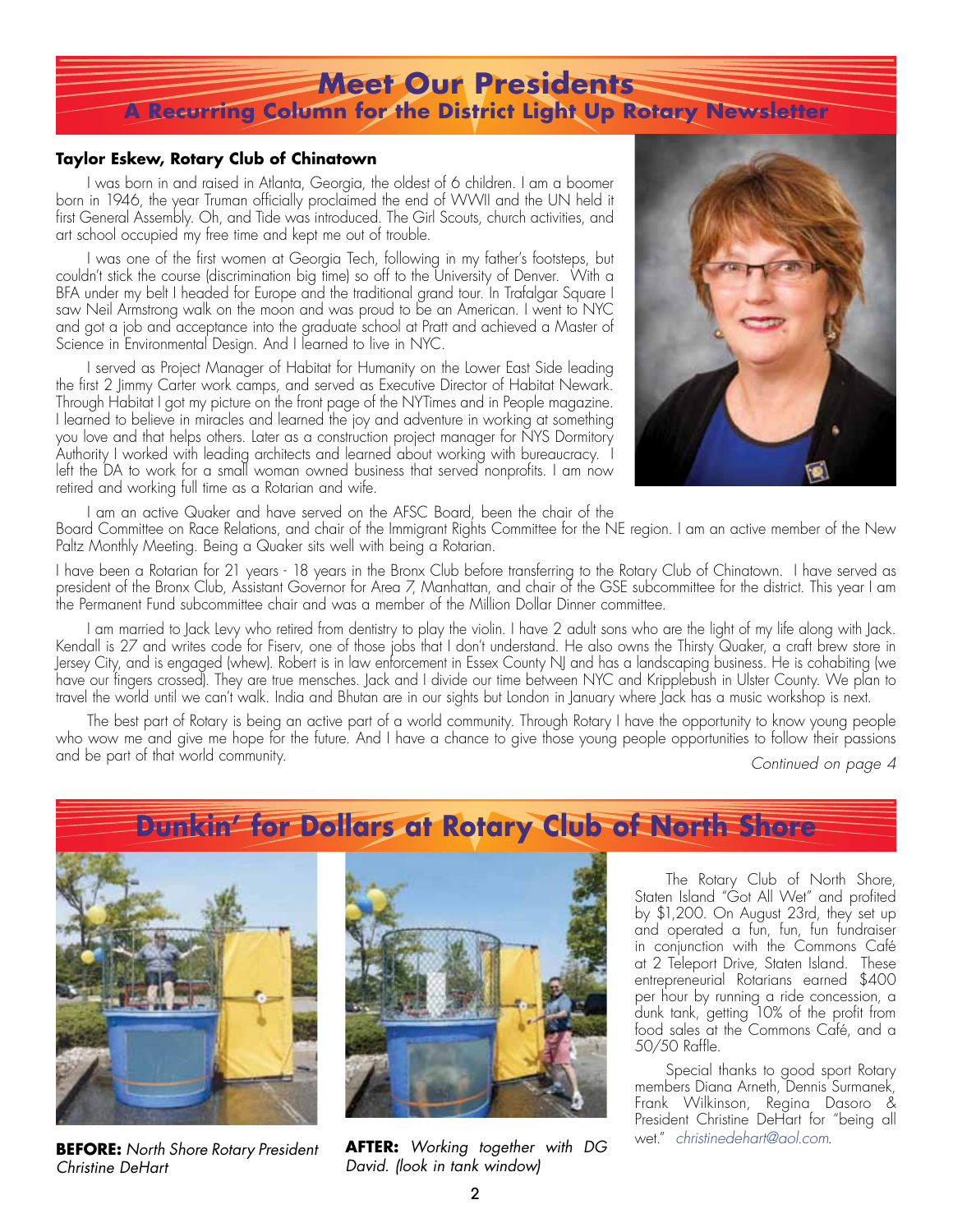# **On-to-Bermuda Better Than Ever!** *REVISED DATES!*

Please join us on our 58th exciting trip to that beautiful island. We'll be staying at the exquisite Coco Reef Resort. Some of you may remember we stayed there, some time ago when it was Stonington Beach. The location is great, a short trip to Hamilton, and close to the other club meeting locations. Coco is next to Elbow Beach, with their many restaurants, and one of the best beaches in Bermuda.

We chose this venue, as the rate was attractive, as well as the other amenities, including a great dining experience, as they are part of a dine around package.

#### **6-Day, 5-Night Trip, Oct.25 - Oct. 30, 2014 - \$871.00 per person, double occupancy - Single - \$1497.00**

To reserve your space, send your deposit of \$200.00 per person by Sept. 15, 2014 to: Mr. Coby Ellingwood, c/o Altour, 287 Bowman Ave., Purchase, NY 10577. Final balance is due by Oct. 1, 2014.

For more details call: 914-993-4044 or email: *coburn.ellingwood@altour.com*.

#### **Join fellow Rotarians in Bermuda at an Int'l Evening in a lovely garden setting, benefitting Polio Plus. \$125 including Dinner. (Plus receive 125 pts toward your next PHF.)**

## **Attention Club Foundation Chairs**



*PDG Janet DiBenedetto*

#### **A record-setting year**

Owing to the leadership and financial support of Rotarians around the world, 2013-14 was a record-setting year for our Annual

Fund. Preliminary results suggest that more than \$250 million was contributed to help change lives locally and in communities around the world. Thank you!

#### **New year and new goals**

Has your club set Foundation giving goals for 2014-15? If not, there is still time to evaluate your club's fundraising efforts last year and submit goals for this year in Rotary Club Central. With your help, we can achieve our worldwide Annual Fund goal of \$123 million by 30 June. **All clubs are encouraged to complete EREY by the end of The Rotary Foundation Month - November 30, 2014.**

#### **New Foundation funding model**

The Rotary Foundation Trustees have approved a new model for funding the Foundation's operating costs. Effective 1 July 2015, the Foundation will direct 5 percent of Annual Fund donations to administrative and fund development expenses and to build a strong operating reserve. The Foundation will also draw on other funding sources, including 5 percent of cash contributions for global grants. Most not-for-profit organizations allocate a percentage of their contributions to support future fundraising efforts. Looking ahead, the Foundation will continue its strong record of financial accountability and transparency. Read more about the new funding model.

#### **GRANT UPDATES**

#### **Packaged grants to be phased out**

Despite some successes with packaged grants, an evaluation revealed significant differences between the grants' goals and the actual experience of Rotarians. Therefore, the Trustees decided to allow options with the Foundation's strategic partners to expire at the end of their current terms. Packaged grants will end when all active grants are closed.

#### **Grant terms and conditions updated**

Grant terms and conditions are periodically updated for the sake of clarity and to incorporate policy changes. Most recently, the eligibility guidelines for district grants were expanded. District grants can now fund youth programs (including Youth Exchange, RYLA, Rotaract, and Interact), construction (including low-cost shelters), travel for staff of cooperating organizations, scholar orientation seminars, grant management seminars, and activities primarily implemented by an organization other than Rotary. See the current version of grant terms and conditions, which includes these changes.

#### **Return of funds**

If you need to return unused funds from your global or district grant, make sure to provide one check per project, and clearly indicate the project identification number on the check (or wire transfer). Also alert your district's regional grant officer. Note that funds returned to the Foundation without identification are recorded as a contribution to the Annual Fund. Email questions to *grant. payments@rotary.org*.

#### **Year-end grant statistics**

Rotarians worldwide enthusiastically participated in the new grants during 2013-14. The Foundation approved 492 district grants, 858 global grants, and 18 packaged grants.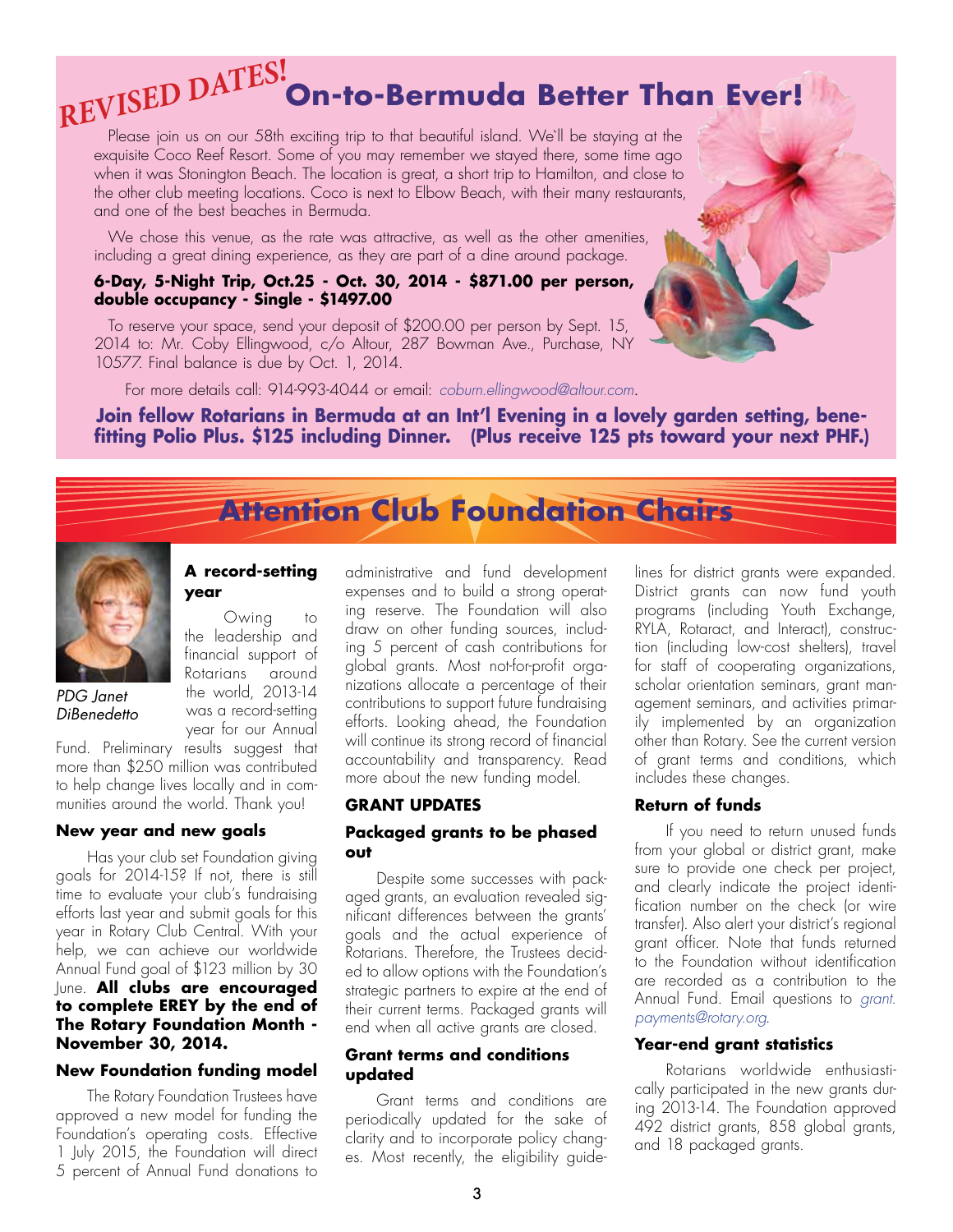## **Meet Our Presidents**

*Continued from page 2*

#### **Brian Benevento, Rotary Club of South Shore**

Brian Benevento, 2014-15 President of the Rotary Club of South Shore was born on September12, 1956 and raised in the Oakwood section of Staten Island. By only 3 days, he missed Elvis Presley's first appearance on the Ed Sullivan Show on September 9th with the first transatlantic TV cable went into operation, and, as we all remember, the IBM RAMAC 305 was introduced as the first commercial computer that used magnetic disk storage.

Brian is the son of an automobile mechanic who later became a bar owner. His mother was a housewife. Rick, Brian's only brother, is 11 years older. During his early years, Brian was a Boy Scout but spent most "of his time as a member of a local rock band in the early 70's playing the drums!" He is a graduate of Monsignor Farrell High School and received a certificate in digital electronics from DeVry Institute.

Brian served for 34 years with the US Postal Service starting as a Letter Carrier to Postmaster. His most favorite position was as Postmaster of Morristown, NJ. His career took him to Manhattan, Staten Island, Freehold, NJ, Morristown, NJ & Elizabeth, NJ.

His wife Karen is an EKG technician at Staten Island Hospital South. They are the parents of 3 children. Kristen who is 34 and has been a surgical coordinator at Mt. Sinai Hospital and is currently back in school to become a social worker. Brian, who had passed away at the age of 31 in July of 2013, worked for the Department of Sanitation in Brooklyn, NY, and Thomas, who is 28, works as an accountant for a company in Staten Island.



His main hobby is golf but, to quote him, "Or should I say, I own clubs and swing them a lot." I also have been working as a community mediator for The New York Center for Interpersonal Development. Most issues include small claims court matters and community related claims.

Camaraderie is what he likes about Rotary and that is, of course, in addition to helping people in need and giving back to the community.

Brian's dream is to live long enough to see his children realize their goals and ambitions and be happy.

(DG Note: It has been a special pleasure for me to get to know Brian at district training levels. He must believe that engaging district programs enhances leadership skills for everyone and adds depth of understanding for his club. – My personal thanks to Brian.)

## **Q: Why is RYLA So Much Fun? A: Because the Staff is a Lot of Fun!**

Our District RYLA Staff is made up of volunteer Rotarians, Rotaractors, and Counselors in Training (CITs) from the prior camp and Junior Counselors who attended RYLA two years before. The RYLARIANS are 10th grade students learn leadership techniques, team building techniques and relationship building *Anna Kobelka* with both individuals and groups. The program is delivered with group activi-





*Barbara Edwards*

ties, lectures, skits and interactive development within each the 'family units.' All of this learning is disguised as fun. All campers leave camp excited about new friendships and with a spirit toward Rotary that is "Over the Top." RYLA creates positive memories that last a lifetime. Sending a child to RYLA Camp is one of the most cost effective, impactful project a Rotary Club can do that will improve a child's future.

Visit Rotary7230.org for more information for email Anna Kobelka, *gabbyanna5@aim.com* OR Barbara Edwards, *barbarae@@northrock.bm*. Clubs may visit camp and see the program and/or sign up to conduct an activity during camp.



#### *By Don Nelson, LCSW*

Last month I posed the question: What is the difference between selfconsciousness and self-awareness?

Self-consciousness is essentially a pre-occupation of how other people perceive us. In most cases the person imagines a negative view. It is a reflection of their inner view of themselves. What I call in my book the negative house critic .

*Don Nelson*

A self-aware person develops an internal mediator who manages this house critic. And this is a pre-requisite for genuine leadership.

Don speaks at Rotary clubs. *don@ don-nelson.com*

4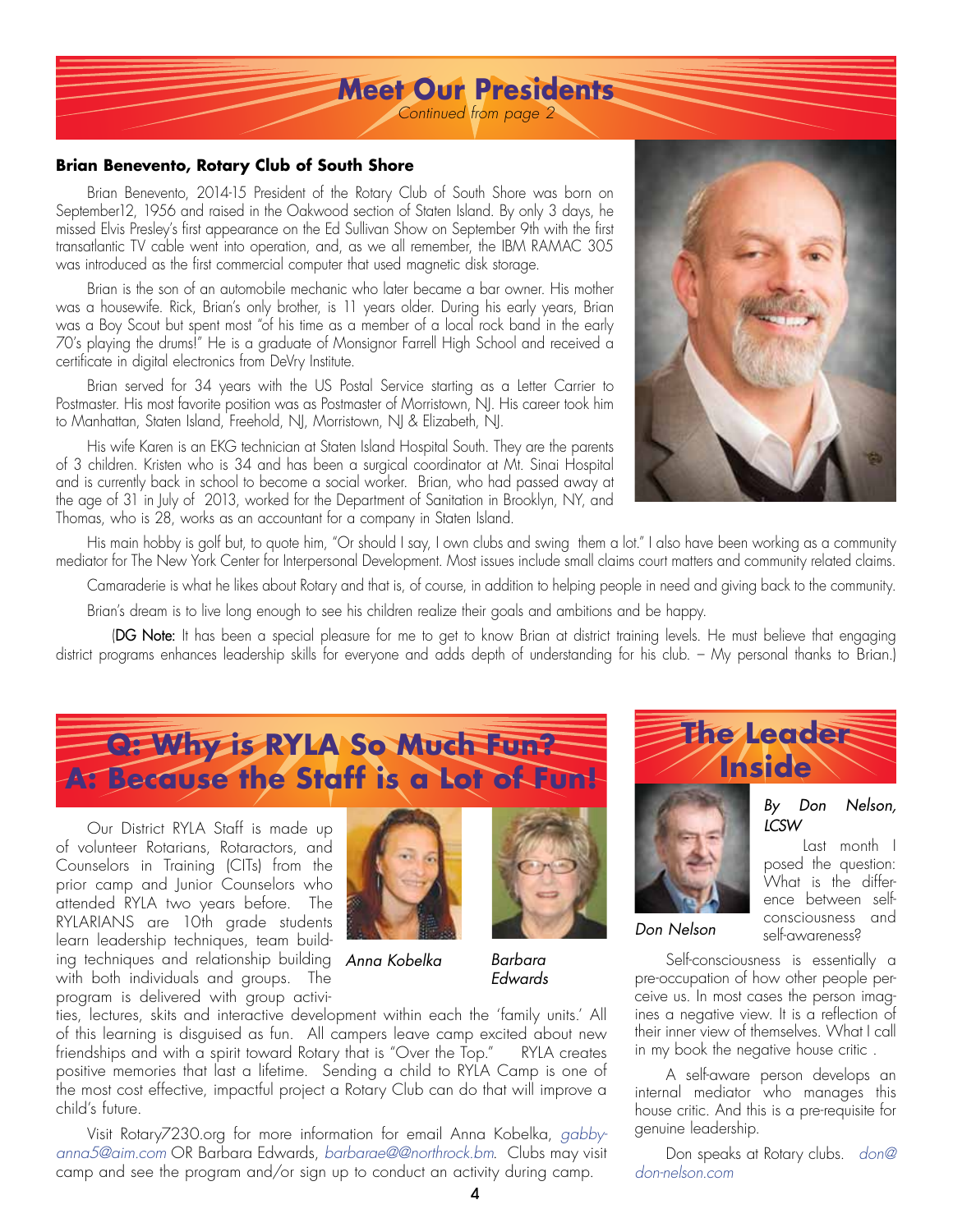# **Funding for You Club Projects**



*Doris Benson Grants Sub-Committee Chair*

So many wonderful projects can be done with the help of a district grant, whether a feeding program, literacy project, or health initiative, or another great idea your club has developed. Over 20 clubs participated last year in the grant process.

**Now is the time that clubs with outstanding grants should be submitting their final reports, which are due by September 15th.** 

**And, now is also the time to submit a grant request for the 2014-2015 year.** The deadline is October 31st; however, the grants will be evaluated in the order received. We have \$20,500 to distribute. If the grant requests exceed this amount, the 'early bird will get the worm'!

Good news from the Foundation! Eligibility guidelines for district grants have been significantly expanded. The new areas are:

**Rotary Youth Exchange:** District grant funds may be used to pay for the airfare of a youth exchange student. Funds may also be used for program expenses.

**RYLA:** DG funds may be used to pay for registration fees for individual participants. DG funds may also be used for program expenses.

**Rotaract/Interact:** DG funds may be used to support service projects of Rotaract/Interact clubs working in cooperation with a Rotary club. Funds could pay for Rotaract/Interact events such as a motivational speaker, leadership workshop, or team-building activities.

**Activities implemented by another organization:** For example, DG funds may be used to support an ongoing community health outreach fair initiated and run by a local hospital

on an annual basis.

Whether you are reporting on a current grant, or requesting a new one, the process is simple. Log on to the district website, *www.rotary7230. org*. Sign in via member access. On the page with your personal information, click on 'document library' in the top right hand corner. If you are reporting on a current grant, use the 'individual project report' form in the library. If your club has not signed the grant Memo of Understanding (MOU), download it and submit the signature page along with the required documentation – cancelled checks, invoices, receipts. If you are requesting a new grant, use the District Grant Proposal Form. Guidelines for district grants are also in the library. Nothing could be easier!







The RYLA North America 2014 Program was an intense leadership training program held in Washington D.C. that was designed to recognize, encourage, and further develop the leadership skills of 18-30 year olds who have shown a potential for rendering important service to their local communities.

Rotactors, from around the world, attended a private dinner at and reception at the Embassy of Austria. Our district was represented by Immediately Past Presidents Leonid Levit, Pace Rotaract and Zineb Touzani, UN Rotaract. *levitleonid@gmail.com*.



Dear Rotarians,

I am very excited to embark on this incredible new journey! After spending time with my family in Italy, I will

be flying to Bradford on the 13th of September to join the other Rotary Peace Fellows for Orientation Week. We have been exchanging emails on accommodation and bank accounts, and the British Rotarians (District 1040) have already shown us incredible support by sharing all the necessary information to get us started with our MA program and life in the UK. Grateful for your support, I look forward to keeping District 7230 updated!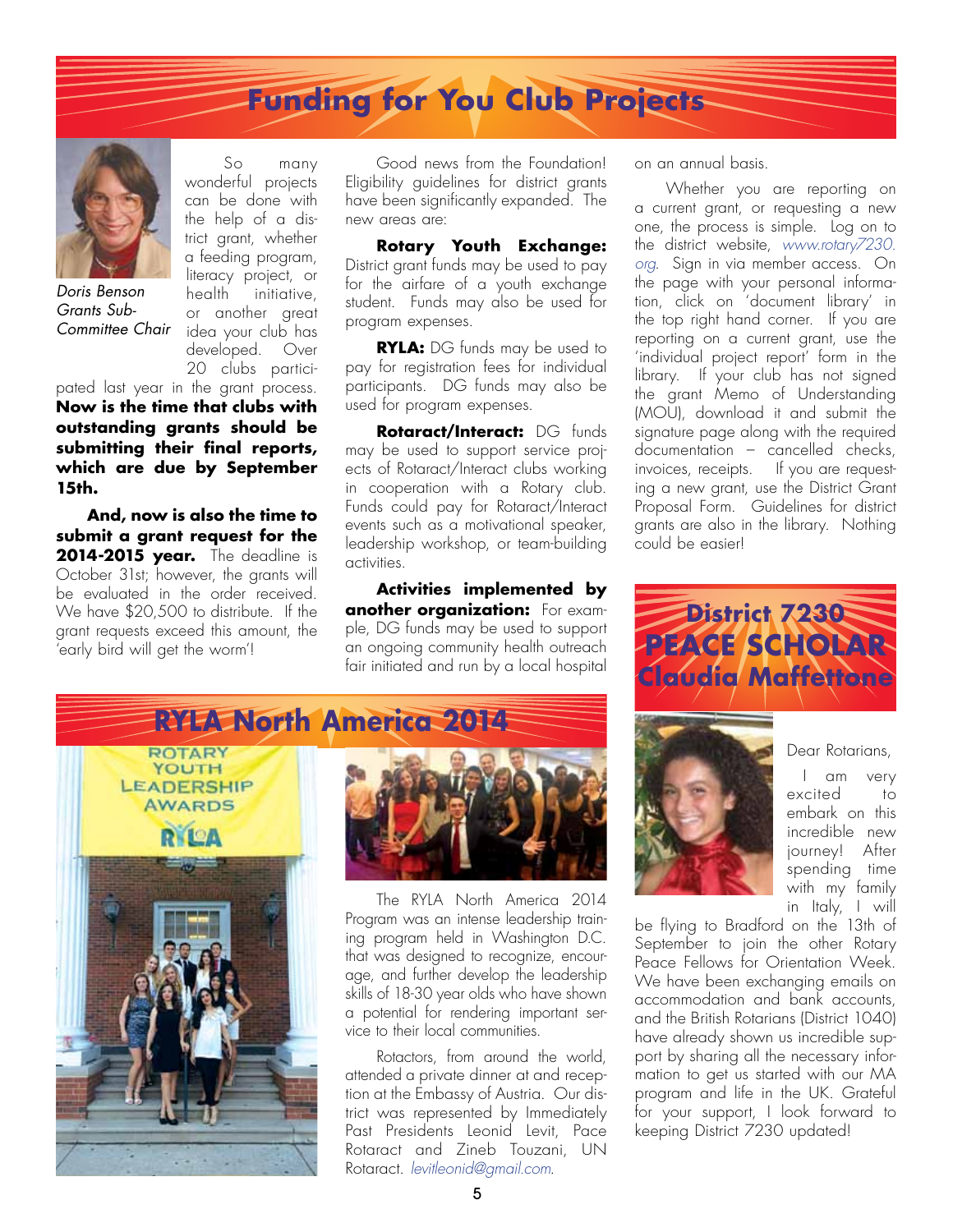

Manhattan Rotarians, families, and friends are enjoying a picnic in NYC's best kept secret – Ft Tryon Park at the Linden Terrace on Sunday 7 September from 1-5. b. The suggested contribution of \$10 for adults covers paper goods, soft drinks, and dessert. Any funds left go to NYC No Kid Hungry. Tickets are available at *http:// rotaryarea7.bpt.me*. It is pot luck. Bring food to share. Inwood Club is our host. Come enjoy fellowship and the glory of Ft Tryon Park. Coming out of the 190th Street station onto Ft. Washington Ave. is a wonderful experience. There are trees everywhere – everything is green and leafy.



On Saturday, August 16th the Cortlandt Rotary Club held their 5th Annual Rotary Friends & Family Picnic at the Hudson Valley Marina in Verplanck. Hosted by Rotarians Herb & Vickie Winkelmann it was a perfect weather day to enjoy the fellowship and friendship between the club, the Rotary Community Corps of Keon members, plus families and friends of all. Everyone brought a dish to add to the burgers, hot dogs, ribs, pulled pork, fresh corn and other things prepared on the grill by host Herb! Great event left us more than full and ready to enjoy the next one in 2015!



The Rotary Club of Inwood was the 6th club visited of 7 as of August 17th. Visiting Rotary Clubs is about celebrating its successes. Congratulations to President Ky and club members for their advance preparation. It was impressive and interesting. 21. Our Inwood Rotary club is active in significant and meaningful ways in their local neighborhood and on the International scene with Disaster work. The neighborhood work and awards from the city and community groups are thanks to the leadership of President Ky. The International work in Haiti and the Philippines are led by past president Jim Kushner. In addition to receiving a written report and banner, a video was shown of their work in the Philippines to help with feeding and sheltering the victims. Good job Inwood! Two members of Inwood, so far, are looking at the District Conference in Valley Forge where they can show all conference attendees their good work.

Note: All clubs are asked to bring any citation that is received this year to display them.



**District Meeting Sept. 23** Fogerty's - Bronxville

Hear how to start a Rotaract Club or A Rotary Club to increase *Joe Dino*

community awareness of Rotary.

6:00 to 6:15: Check in 6:30 to 7:15: District Meeting 7:15 to 8:15: Dinner & Fellowship.





**YOO HYSTERICAL COM** AS-WORKOUT LAUGH RIO **PUBE HEAVEN!** 

THE JANUARY SING JOIN BYS **SATURDAYS BPM** 

## District 7230 Rotary Day\* **For Rotarians and Friends**

CAIL 213-239-62

A Night Out Off-Broadway Saturday, September 27 St. Luke's Theatre - 308 W 46th St.

My Big Gay Italian Wedding

**Individual Registrations online** 

www.telecharge.com or call (212) 329-3912

Groups of 4 or more save fees: (646)-220-3912 Tickets: \$39.50, \$59.50, \$79.50, \$99.00

### Join us for Dinner Too

**Joe Allen Restaurant** 326 W 46th St reserve at (212) 581-6464

1st 35 dinner reservations are reserveable now. Additional reservations taken after September 20th

#### "FEEL-GOOD HYSTERICAL COMEDY!"

**Wall Street Journal** 

*\*Rotary Days are a 10 point qualifying event for your Presidential Citation*

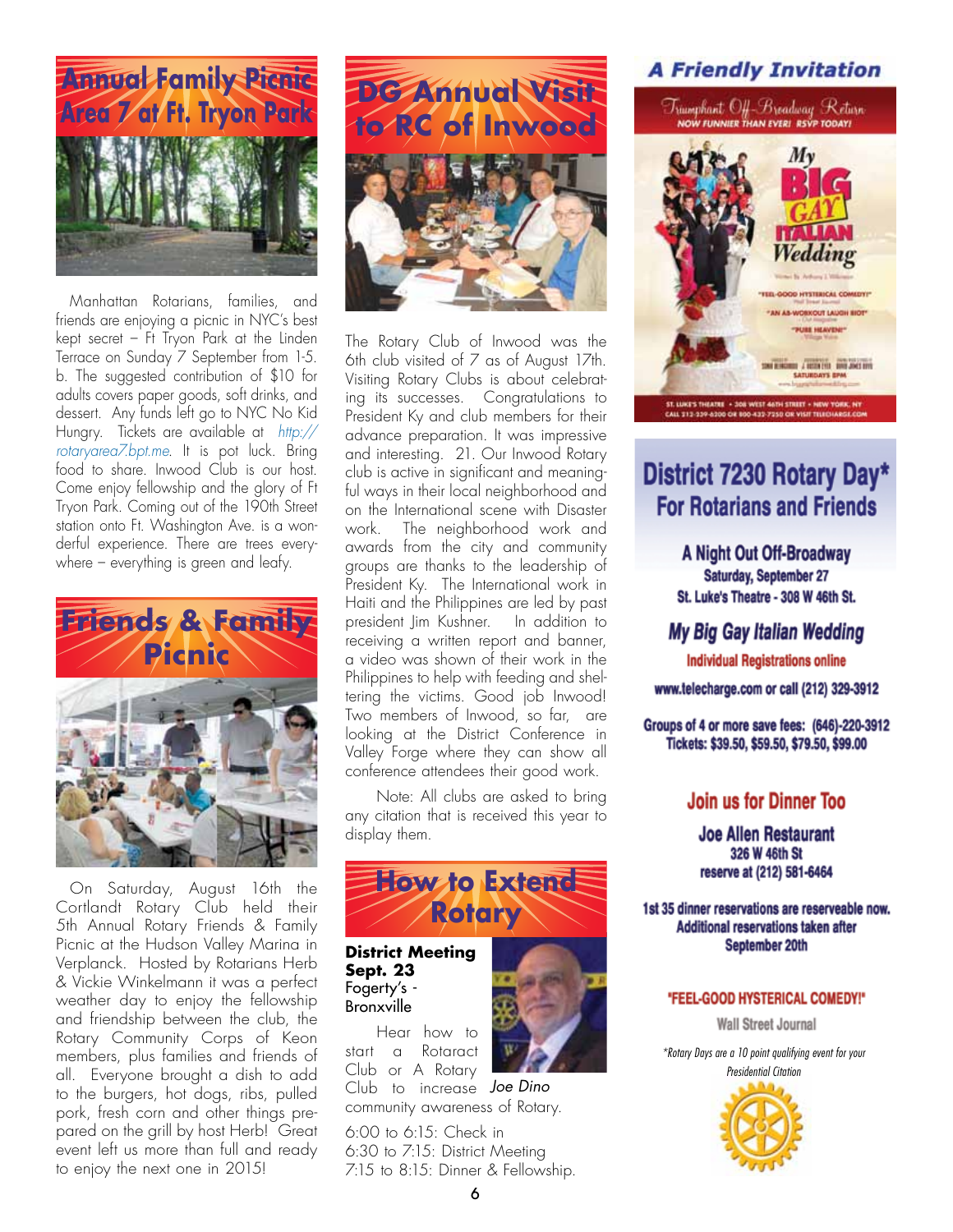

a campaign by a Rotary District or Rotary Club to raise money to End Polio Now – The world's largest immunization program. In its first year, it was a tremendous success



*Dr. Larry* 

capturing the imagination of the public and to build on that success, Purple Pinkie is coming up with many more innovative ideas - full of fun - with something for all ages.

Polio has no cure. It is a crippling and potentially fatal disease and children under the age of five are at greatest risk. However Polio is easy to prevent by vaccination that costs just 70 cents. When we immunized a child in the early stages of Global Polio Eradication Initiative, health care workers, Rotarians and other volunteers would dip a childs pinkie in a bottle of Gentian Violet ( Gentian violet is an antiseptic dye used to treat fungal infections of the skin (e.g., ringworm, athlete's foot). It also has weak antibacterial effects and may be used on minor cuts and scrapes to prevent infection) and stain the childs left pinkie. This then helped us identify the children that were already immunized. Today Rotarians and health care workers use magic markers (which is not as messy).





*DG David Del Monte*

DG David offers to welcome each of your new members to Rotary.

Club Membership chairs are asked to email the Club name, new member's name, Telephone number(s) and email Address for ease of

contact. At least two telephone call attempts will be made before an email message.



**Severino At a recent ceremony at "The Liberty"** (29 West 35th St) the incoming officers of the Rotaract Club of the UN were installed (seen above l. to r.): Anne-Lise Bighinatti, 2014-15 Secretary, Justin Sharma, 2014- 15 Treasurer, Alanna Walker, 2014-15 President, Piyumi Buddhakorala, 2014-15 Vice President and Maria Gozon, 2014-15 Director of Events. Not pictured: Angela Amico, 2014-15 International Liaison.

> This "Handover" of responsibility was also attended by DG David Del Monte & Dede and PDG Matts Ingemanson & Sundra.

> Would your club like to start a ROTARACT CLUB? Email *alanna131@ gmail.com* for guidance.





D i s t r i c t Membership Chair for Expansion, Michael Fix, a Rotarian with the Rotary Club of Eastchester, is identifying possible locations around the District for

#### *Mike Fix*

the formation of new clubs. New Clubs formations will be the project of an existing Club. The most popular meeting time for new Rotary clubs today, is during the breakfast hour and always includes a speaker or program. Often called "Sunrise" clubs, they meet between 7 and 8 AM or whatever time the club decides. DG David Del Monte is quoted as saying, "In additional to our continual efforts to assist with the strengthening our existing clubs, our district must form 5 or 6 new Rotary Clubs each year. At this pace, our district will reach our 1999 membership of 2,100 members within 5 or 10 years."



A Rotary Networking Meeting is scheduled for Thursday, September 18, 2014 at 8 a.m. Please RSVP by August 17. *Bill Fishman*

Our mission is "Promoting networking in Rotary, and promoting Rotary in the business community."

Begun in the Rotary Club of White Plains, we invite Rotarians from every Club and prospective members who a Rotarian thinks may be a good candidate for a Rotary Club. We begin and end promptly so people can get to work; cost is only \$5 and includes breakfast – great deal!

Meetings are scheduled for the third Thursday of each month at the law offices of Bill Fishman, 11 Martine Avenue, 12th Floor, White Plains, NY 10606, but please contact Bill Fishman at: *lwf7471@gmail.com* to confirm the time and place and for more information.

Friendship Exchange to Turkey



Western Turkey on the Aegean Sea, Bursa, Izmir & more.<br>Outbound: May 9-17, 2015<br>Inbound: April 19-27, 2015

www.Rotary7230.org for details<br>(917) 375-4426